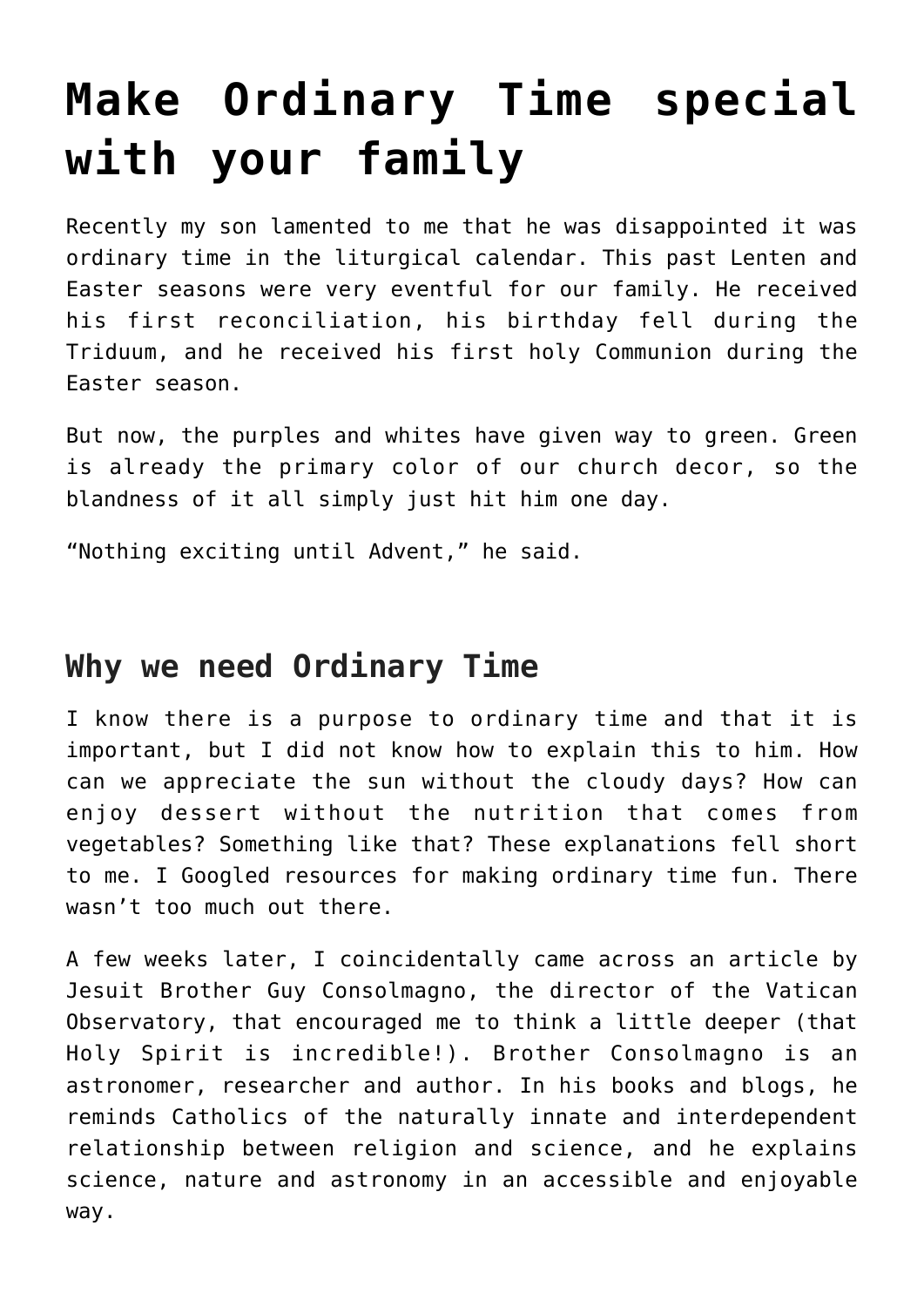He also has a good sense of humor, something revealed in *[Would](https://www.amazon.com/Would-You-Baptize-Extraterrestrial-box/dp/0804136955) [You Baptize an Extraterrestrial? … and Other Questions From](https://www.amazon.com/Would-You-Baptize-Extraterrestrial-box/dp/0804136955) [the Astronomers' Inbox at the Vatican Observatory](https://www.amazon.com/Would-You-Baptize-Extraterrestrial-box/dp/0804136955)* which he cowrote with Jesuit Father Paul Mueller. Think astrophysicist Neil deGrasse Tyson with a clerical collar, and you're getting close to an image of Brother Consolmagno.

Of course, astronomy and our liturgical calendar are linked. For example, Easter is calculated by lunar cycles. Because Jesus' death and resurrection are linked to Passover, which is also calculated according to the lunar cycles, Easter is always the first Sunday after the first full moon of spring.

But **[in this particular article, published in The Catholic](https://www.vofoundation.org/blog/across-the-universe-ordinary-time/) [Astronomer](https://www.vofoundation.org/blog/across-the-universe-ordinary-time/)**, Brother Consolmagno pointed out that ordinary time is actually nothing but ordinary in our event-packed liturgical calendar.

Being the Vatican's top astronomer, Brother Consolmagno wrote that he also cherishes ordinary time from a professional point of view. In his laboratories, ordinary time is special because it is so infrequent and rare. He usually travels and so finding a lull for real lab work is gratifying. In his lab, he measures and updates the inventory of the Vatican's meteorite collection. Most of the meteorites he categorizes are considered … ordinary.

"Most of the meteorites I measure are 'ordinary chondrites,' again their importance to me is in their very ordinariness. Without characterizing what is usual, how can we recognize what is unusual?" he wrote.

Similarly, ordinary time in our liturgical calendar can be a time for us to do some real work in our labs — in our homes, at the dinner table, in the car with our families, and within our souls.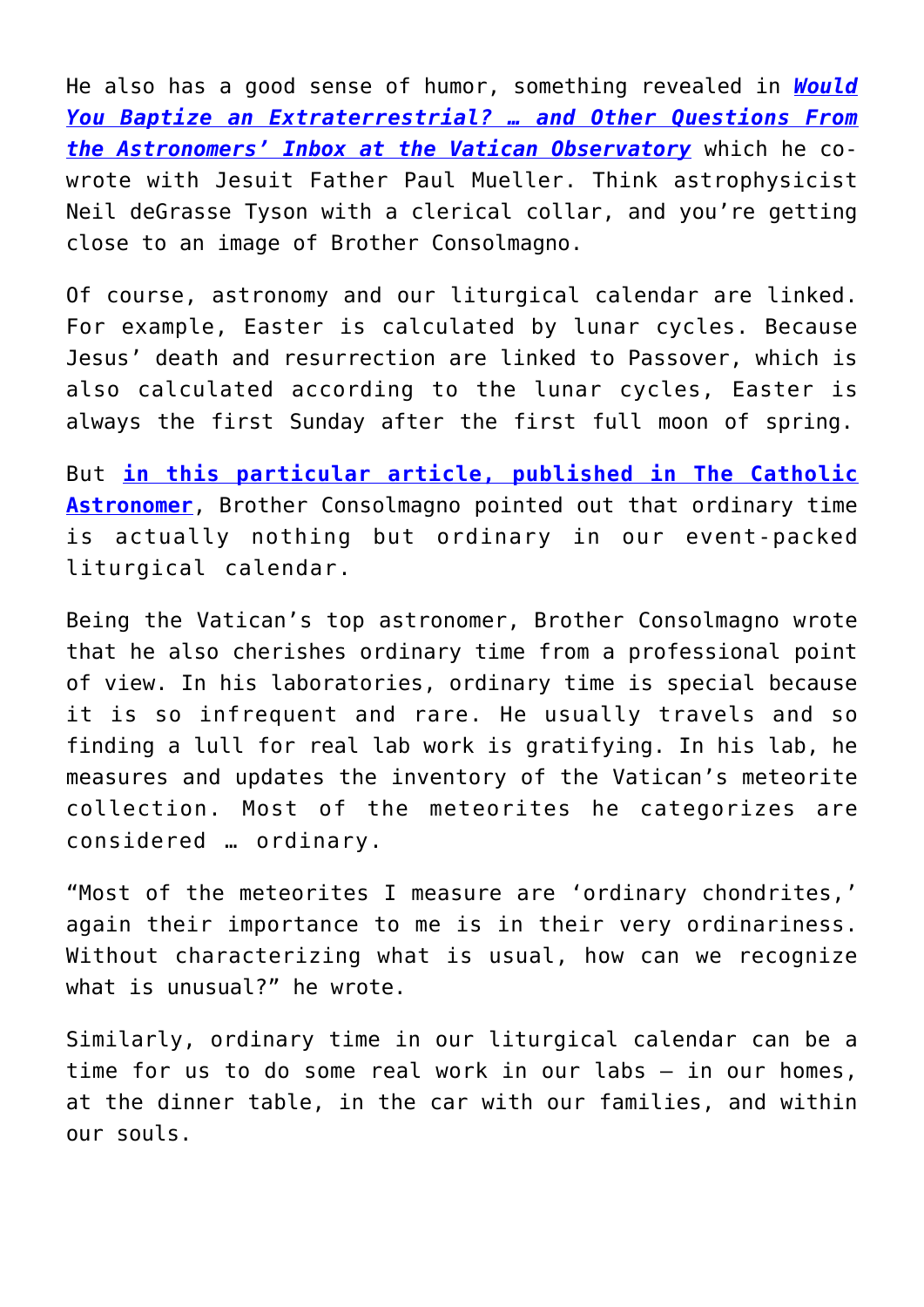## **6 ways to make Ordinary Time special**

## **1. Focus on Christ's life**

With less time worrying about placing decorations, hanging wreaths, buying gifts, stuffing baskets and preparing hunts, maybe your family will intentionally and successfully find that more time can be carved out for **[previewing the Scriptures](http://pbgrace.com/author/jschlameussperry/) [with your kids](http://pbgrace.com/author/jschlameussperry/)**. Ordinary time can be a time of growth in learning about and knowing Jesus. **[The United States Conference](http://www.usccb.org/prayer-and-worship/liturgical-year/ordinary-time.cfm) [of Catholic Bishops puts it best](http://www.usccb.org/prayer-and-worship/liturgical-year/ordinary-time.cfm)**: "The Sundays and weeks of ordinary time … take us through the life of Christ. This is the time of conversion. This is living the life of Christ. Ordinary time is a time for growth and maturation, a time in which the mystery of Christ is called to penetrate ever more deeply into history until all things are finally caught up in Christ. The goal, toward which all of history is directed, is represented by the final Sunday in ordinary time, the Solemnity of Our Lord Jesus Christ, King of the Universe."

#### **2. Learn about the lives of the saints**

Saints are a great way to show your family how to live a life that shines a relationship with Jesus…and that makes ordinary time a great time to **[begin a family tradition of reading the](http://pbgrace.com/stories-of-the-saints/) [stories of the saints](http://pbgrace.com/stories-of-the-saints/)** on a regular basis. **[Playing with the](http://pbgrace.com/category/storytellers/playing-with-the-saints/) [Saints](http://pbgrace.com/category/storytellers/playing-with-the-saints/)** and **[Saints for Kids](http://pbgrace.com/category/saints-for-kids/)** are appropriate ways for young children to read about the saints. The stories have coloring pages and activities inspired by the saints' adventures. And **[here is a list of movies about saints for your reference](https://www.loyolapress.com/our-catholic-faith/prayer/arts-and-faith/film/saints-on-the-screen-by-james-martin-sj)**.

#### **3. Try new family prayers and devotions**

Ordinary time can be a meaningful time to worship and pray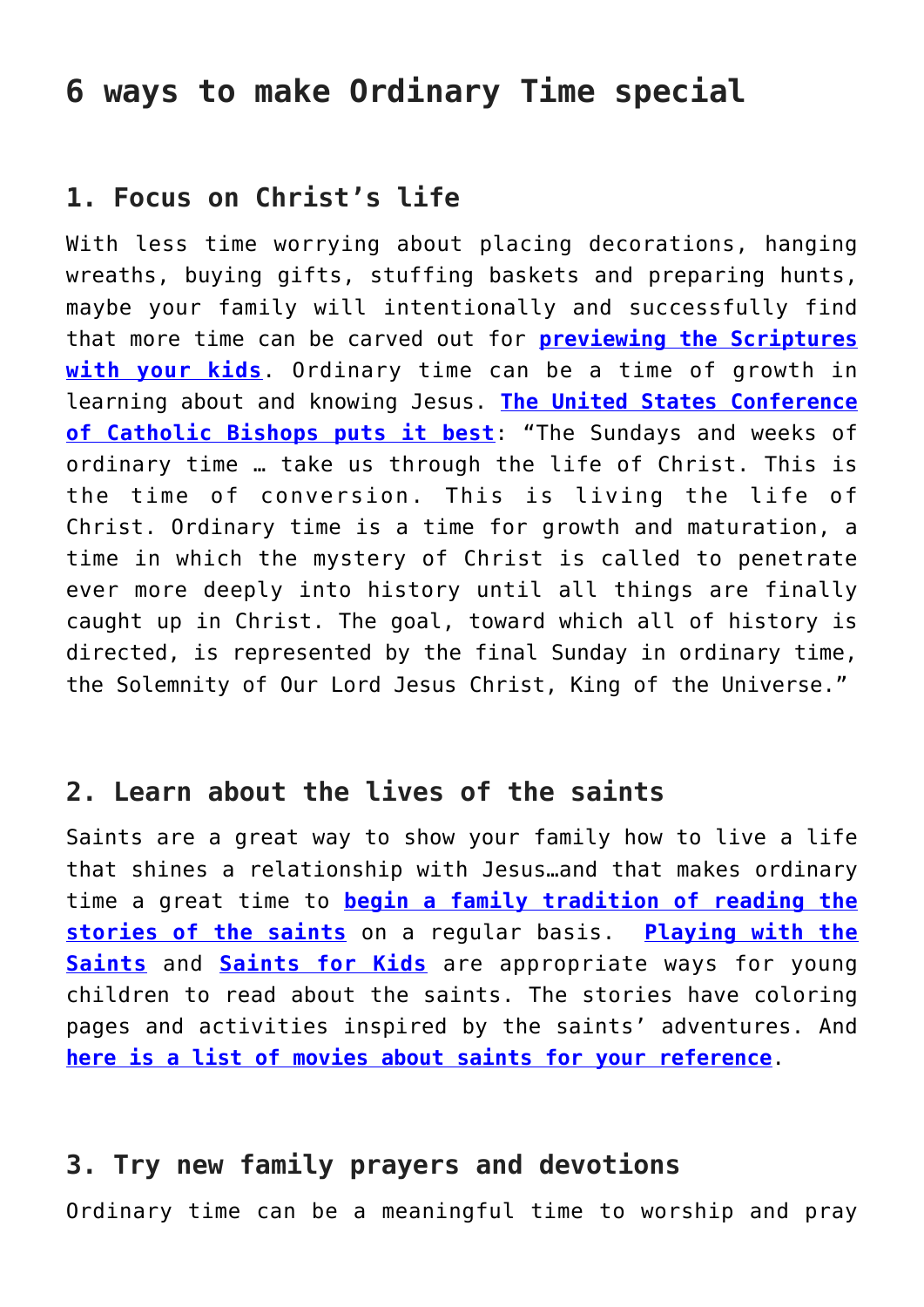together in new ways:

- try **[monthly devotions](http://pbgrace.com/category/monthly-devotions/)**
- **[pray the Chaplet of Divine Mercy](http://pbgrace.com/the-chaplet-of-divine-mercy-prayers-for-catholic-kids/)**
- try **[meditative prayer](http://pbgrace.com/meditative-prayer-for-catholic-kids/)**
- **[help your children consecrate themselves to Mary](http://pbgrace.com/why-and-how-to-help-your-children-consecrate-themselves-to-mary/)**

It's also a good time to either **[jump-start or reboot your](http://pbgrace.com/family-prayer-time/) [family prayer time](http://pbgrace.com/family-prayer-time/)**. How's it going? What might you do to change it up a little, or make it work better?

## **4. Go to confession**

Parishes remind us to go to reconciliation during Advent and Lent, oftentimes organizing parish-wide opportunities to go. But perhaps summer vacation from busy school schedules might lend itself to more time for **[intentional examinations of](http://pbgrace.com/help-kids-prepare-for-confession-with-an-examination-of-conscience/) [conscience, penance and forgiveness](http://pbgrace.com/help-kids-prepare-for-confession-with-an-examination-of-conscience/)**. Perhaps as we work on our relationship with Jesus, we can work on our relationships with one another.

## **5. Celebrate the Eucharist**

Every Sunday is an Easter, during ordinary time or not. **[Go to](http://pbgrace.com/how-do-i-explain-to-my-kids-why-we-have-to-go-to-mass-every-sunday-brick-by-brick-by-father-brooke/) [Mass with your kids](http://pbgrace.com/how-do-i-explain-to-my-kids-why-we-have-to-go-to-mass-every-sunday-brick-by-brick-by-father-brooke/)**, reminding them every single Sunday is a celebration of Christ's resurrection. Here are more than **[25](http://pbgrace.com/doing-mass-with-kids/) [strategies for making Mass work with kids](http://pbgrace.com/doing-mass-with-kids/)**….for example:

- have kids write down what they are thankful for on slips of paper and place them in the collection basket during the offering of the gifts;
- do a liturgical scavenger hunt;
- give younger kids something appropriate to look at; give older kids a kid0friendly Mass missal;